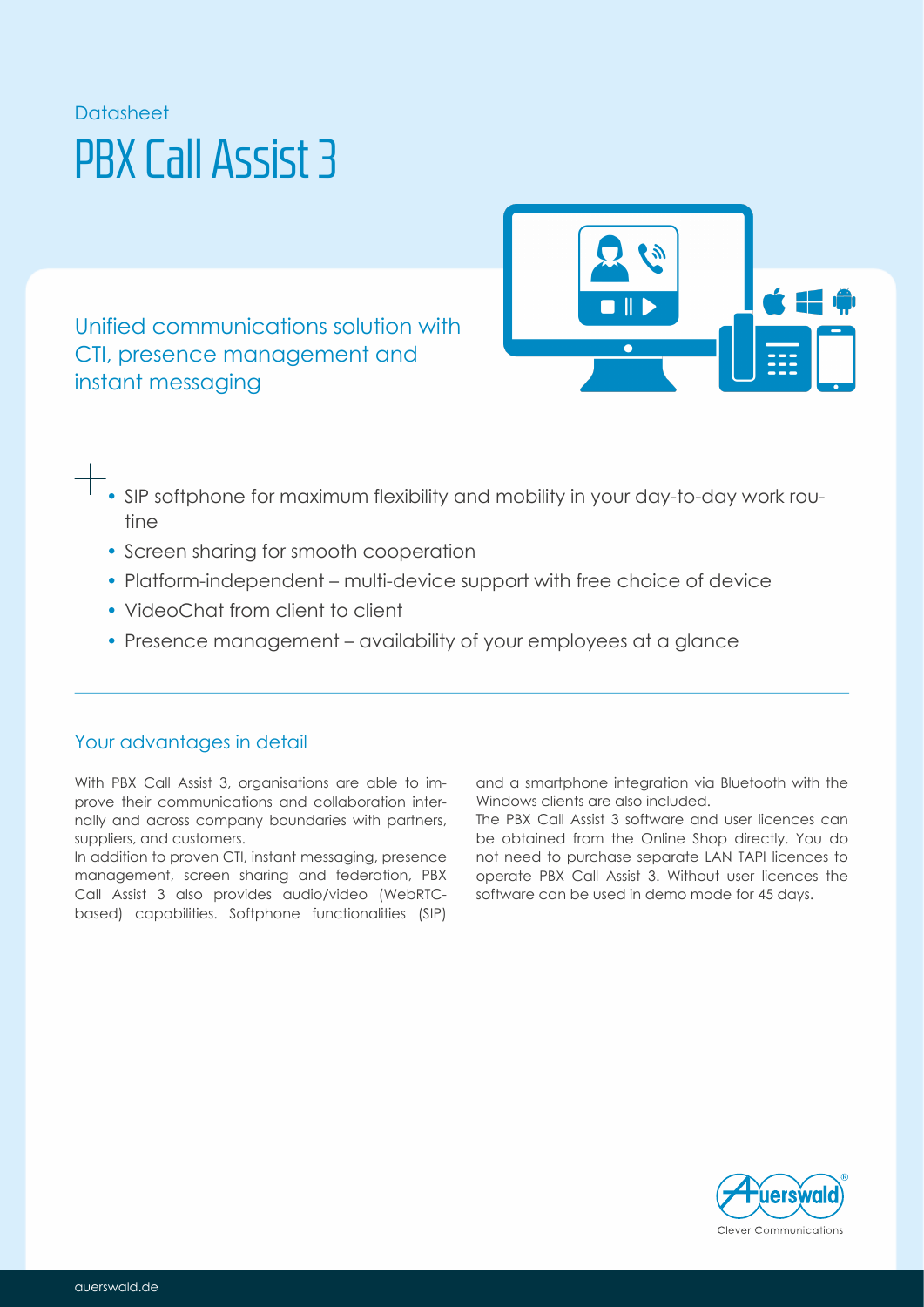# PBX Call Assist 3

# Features at a glance

# **SOFTPHONE FUNCTIONALITIES <sup>1</sup>**

- dial number
- Call reject
- Call accept
- On hold
- Call query
- Reject in call status
- Forwarding in call status<sup>2</sup>
- $\cdot$  Forwarding during a call<sup>2</sup>
- Establish inquiry<sup>2</sup>
- $\cdot$  Call brokering<sup>2</sup>
- Connect inquiry<sup>2</sup>
- $\cdot$  Conference<sup>2</sup>

#### **PRESENCE MANAGEMENT**

- Automatic presence state detection:
	- Online and available
	- Online and busy
	- Online but absent
	- Online but inactive
	- Offline
- Manual presence state setting:
	- Busy
	- Available
	- Do not disturb
	- Absent

#### **INSTANT MESSAGING**

• Sending text messages between two or more PBX Call Assist 3 clients

#### **VIDEO CHAT<sup>3</sup>**

- VideoChat accept
- VideoChat reject
- VideoChat initiate

#### **COMPUTER SMARTPHONE INTEGRATION**

- $\cdot$  Bluetooth<sup>®</sup> pairing with the Windows PC
- Search in smartphone contacts via the Windows PC
- Hotkey Support
- Control of smartphone telephony via PC client
- Journal support

#### **DATA SOURCES**

- Active Directory
- Das Telefonbuch
- DATEV pro
- Google Apps for Work / G Suite
- Herold
- IBM Notes databases
- KlickTel
- TwixTel
- LDAP (OpenLDAP)
- Microsoft Dynamics AX, CRM and Navision
- Microsoft Dynamics CRM Online
- Microsoft Office 365
- OBDC (Access, SQL Server, MySQL)
- Public Exchange directory
- Salesforce

#### **CTI FUNCTIONS**

- Outgoing call dialling with:
	- Direct phone number input
	- Context menu (right click on the contact)
	- Selecting a phone number and executing via hotkey
- Displaying incoming calls in the call window
- Supported TAPI functions:
	- Call accept
	- Call reject
	- Call end
	- On Hold
	- Query call - Call forwarding
	- Pick-up (not across different sites)
	- Conference (3PTY)
- Call forwarding set/delete
- Call protection set/delete
- List of missed calls
- Notes set/delete

#### **COMPATIBLE PRODUCTS**

- 90118 / COMpact® 4000
- 90334 / COMpact® 5200
- 90335 / COMpact® 5200R
- 90336 / COMpact® 5500R
- 90670 / COMmander® 6000
- 90022 / COMtrexx® Business
- 90021 / COMtrexx® VM